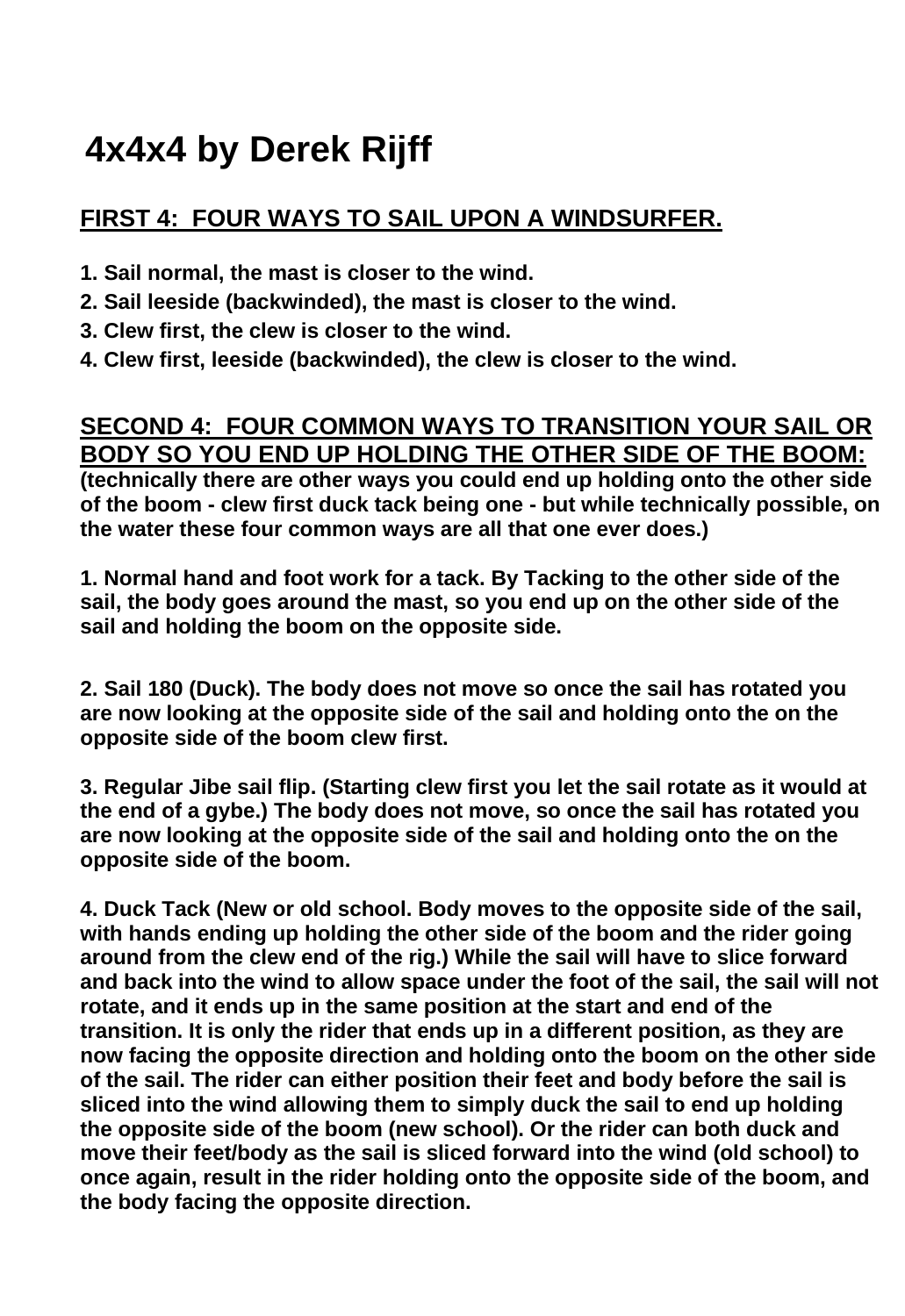**THIRD 4: FOUR WAYS TO DO A SAIL AND BODY 360. YOU CAN ONLY ROTATE CLOCKWISE OR COUNTER-CLOCKWISE (as viewed from above the board ie. a helicopter view) AND THE RIG CAN EITHER START MAST FIRST OR CLEW FIRST:** 

**For the following, it can help to picture yourself starting off all four rotations with the board sailing in the same direction across the wind (3 or 9 o'clock) and not having the board steer or change direction underneath you at any time during the rotation.** 

**Rotation 1. and 2. will be in one direction.** 

**Rotation 3. and 4. will both be in the opposite direction.** 

**1. Starts Off Normal Mast First (Normal Sail Body 360) Part 1 - Hass Tack - rider pushes clew towards the nose of the board to start and then across the board and into the wind, ending up clew-first (back-winded). as the sail moves the body rotates as well so that once the clew is in position the rider is facing into the wind. Result, backwinded clew-first. Part 2 - An Awkward Clew-First Nose Sink Tack - Rider pushes the clew completely through the wind, then as the clew moves across the board. they release the clew hand and follow the sail as it rotates back to its original mast first position. The rider also returns to their original position with their back to the wind. Result, sail and rider back where they started, having rotated 360 degrees, and once again sailing mastfirst.While all the hand and footwork are essentially the same for this second rotation the rig's change in position makes this rotation a lot more difficult.** 

**2. Starts Off Clew First. Part 1 - Beat Tack / Clew-First Hass Tack - rider starts by pushing the mast towards the nose of the board and then forcefully into the wind ending up mast-first (back-winded). As the sail moves the body rotates as well so that once the mast is in position the rider is facing into the wind. Result, normal mast-first backwinding. Part 2 - A Very Awkward Mast-First Nose Sink Tack - rider pushes the mast completely through the wind then as the mast moves across the board, they release the mast hand and follow the sail as it rotates back to its original clew first position. The rider also returns to their original position with their back to the wind. Result, the sail and rider back where they started, having rotated 360 degrees, and once again sailing mast-first.**